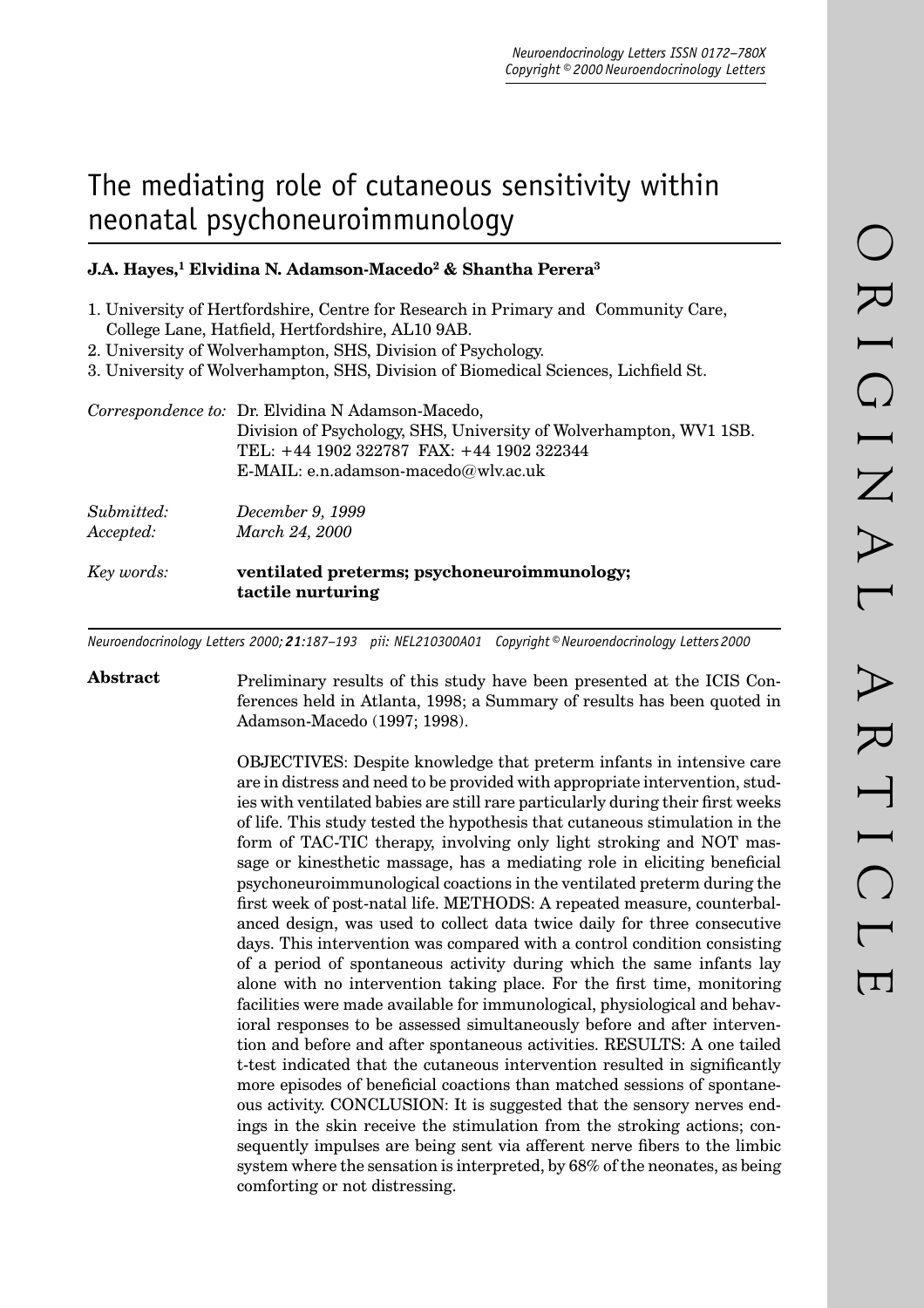#### **Introduction**

Relationships between the behavioral, neuroendocrine and immune functions, the field which Solomon and Moos [1] have called psychoneuroimmunology, have attracted increasing interest during the last two decades. Ader [2] noted that, despite the self-regulatory capability of the immune system, data appeared to demonstrate the additional role of the neuroendocrine system in the regulation of immune function. In the light of such findings current research tends toward examination of the nervous and endocrine pathways linking the central nervous and immune systems. Ader [2] further suggested that those behavioral interventions which are designed to assist with coping strategies for stress may influence immune function, and thus the disease process.

Black [3] reviewed studies of psychoneuroimmunology which indicated that mutual interactions existed between the immune system and the central nervous system (CNS). Moreover stressful situations appeared likely to reduce activity of the immune system, thereby increasing susceptibility to disease with much neural influence exerted through Hypothalamic-Pituitary-Adrenal (HPA) relationships. The evidence that emotional factors are related to immune function has been accumulating for some years; nevertheless studies investigating the psychoneuroimmunological (PNI) relationships in children is almost non-existent [4], particularly with distressed babies born preterm and receiving oxygen therapy.

Distressed ventilated babies are prone to infections, and those born at less than 32 weeks of gestation age tend to have immunoglobulin deficiency [5]. Secretory Immunoglobulin A (sIgA) is the most abundantly produced immunoglobulin and can be detected in tears, saliva, respiratory and gastrointestinal tract mucosal secretions; it protects epithelial surfaces which are exposed to external environmental influences, in particular those of the upper respiratory tract [6] and is often used as an indirect marker of mucosal immunity [7].

Although it is well acknowledged that preterm infants in intensive care are in distress, and consequently require appropriate intervention, studies with ventilated babies are still rare particularly during their first weeks of life. Some of the proposed interventions are non-pharmacological and involve sensory (tactile or tactile-kinesthetic) stimulation. A study carried out in 1993 [8], for example, recruited eleven preterms with a postnatal age ranging from 4 to 132 days and with only six infants receiving supplemental oxygen. These investigators reported that massaging preterm infants decreased concentration of cortisol but not of catecholamine. Another study [9] recruited preterms with an average hospital stay prior to the beginning of the study of 26 days; the authors did not state the postnatal range of these babies but did report that transcutaneous levels of oxygen tension  $(TcPO<sub>2</sub>)$  during tactile-kinesthetic massage were lower but remained clinically safe. A more recent study [10] also did not focus solely on the first weeks of life; in this case, thirteen of sixteen preterms were mechanically ventilated, and the authors investigated their recovery time from blood sampling as a function of being touched, and found that compared with control (without touch) babies those who were touched had faster behavioral and physiological (heart rate) recovery.

Other studies [11] investigated the effects of early parental touch on preterms' heart rates and arterial oxygen saturation levels during the first two weeks of postnatal life, and found that heart rates were higher in 43% and lower on 17% of the visits; mean  $O<sub>2</sub>$  saturation levels were significantly lower during 45% and higher on 19% of the visits. Our own studies [12] have also shown a decrease in transcutaneous levels of oxygen tension  $(TcPO<sub>2</sub>)$  during parental touch, while maintaining clinical safety. These results could be indicating that distress of babies has not been alleviated.

The first week of life of the ventilated preterm neonate can be very stressful and studies focusing only on this period are rare. With this in view, we [12, 13, 14] recruited ventilated preterms which were between 2 and 8 days of their postnatal life and measured transcutaneous levels of oxygen tension (TcPO<sub>2</sub>). The studies reported that  $TePO<sub>2</sub>$  did not significantly decrease or increase during and after cutaneous stimulation via stroking only (TAC-TIC therapy), a result which minimally indicates that the intervention did not increase distress. However, these studies correlated with the majority of published reports available to the authors, but investigated the mediating role of stimulation in only one system of the babies (*i.e.* the physiological system) as an indicator of distress; clearly such results require closer scrutiny and further investigation.

In order to investigate the psychoneuroimmunologic relationships (PNI) in ventilated preterms, firstly it was necessary to know if IgA could be detected very early after birth. Our recent studies [15, 16] showed that IgA could be detected during the first days after the birth of ventilated preterms which were receiving intravenous total parenteral nutrition. Neonatal Psychoneuroimmunology was defined  $[17]$  as the scientific study of the complex horizontal and vertical coactions of the phenomena of mental life, behavior, neural, endocrine and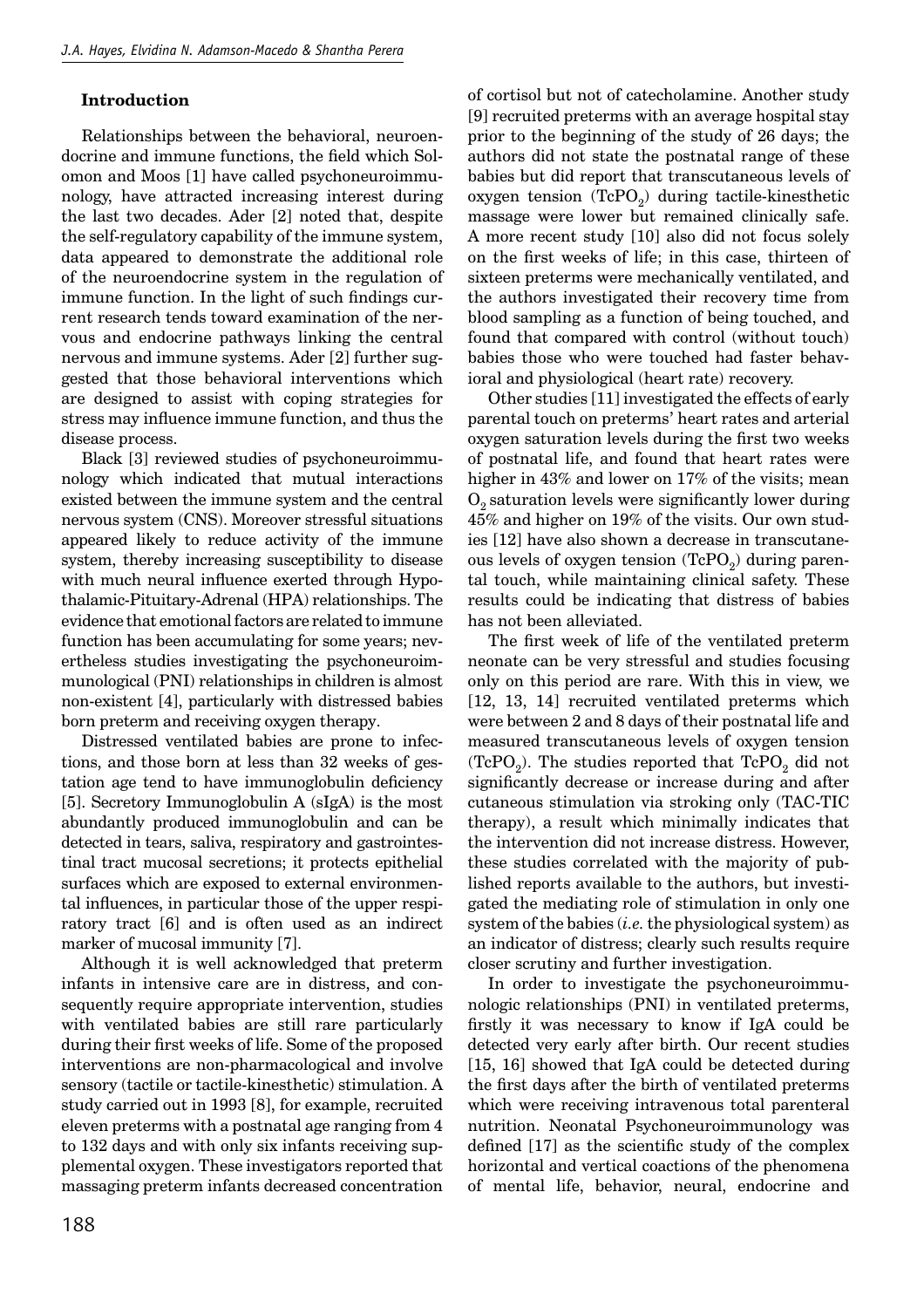immune processes of the preterm neonate and their consequential role in the facilitation and maintenance of health and treatment of disease. As a contribution to the development of this emergent discipline, we needed also to observe the behaviors of those babies during the cutaneous stimulation and record them simultaneously with both their heart rate and saliva secretion of Immunoglobulin (sIgA).

This paper is a full report of the first study which investigates the mediating role of systematic cutaneous stimulation in eliciting coactions [18, 19] between the physiological (heart rate), psychological (behaviors indicating distress or comfort) and the secretory immunological system (sIgA) of distressed ventilated low and extremely-low birthweight (L/ELBW) preterm neonates. This study tested the hypothesis that cutaneous stimulation, in the form of TAC-TIC therapy involving only light stroking and NOT massage or kinesthetic massage, has a mediating role in eliciting beneficial psychoneuroimmunological coactions in the ventilated preterm during the first week of post-natal life. Lack of significantly sharp fall or decrease in both heart rate and  $TeP0<sub>2</sub>$ , and greater number of behaviors which indicate conditions of comfort rather than distress, further imply that the baby's various systems are in equilibrium [17, 20].

#### **Method**

Thirty-five high-risk premature neonates (17 male, 18 female) were recruited from four neonatal intensive-care units in UK general hospitals, in the West Midlands and Shropshire, with parental written consent and approvals from each relevant Institutional Board of Ethics Committee; details of sample are given below. Recruitment adhered to the following criteria:

- 1. Birthweight of less than 1.5 kgs.
- 2. Gestational age of less than 32 weeks.
- 3. Mechanical ventilation required for a minimum of three days which could include the study period.
- 4. Less than seven days post-natal age.
- 5. Absence of congenital malformation.

There were 21 spontaneous vaginal deliveries (SVD), 11 emergency (EMCS) and 3 elective (ELCS) cesarean sections. Thirty-three (94.4%) of the participants had received surfactant therapy after delivery to improve lung maturity, and 23 (65.7%) were receiving morphine as a sedative agent at the time of the study. Thirty-one (88.6%) of the infants were diagnosed as suffering from respiratory distress syndrome, and thirty-two (91.4%) had jaundice. Nutrition was primarily via intravenous total parenteral

nutrition (TPN), and none of the babies were receiving oral nutrition. There were 8 confirmed cases of sepsis, 18 cases of presumed sepsis and 9 infants had no indication of infection; there were two incidences of necrotizing enterocolitis and three suspected cases.

#### **Design**

A repeated measure, counterbalanced, withinsubject design was adopted, with the heterogeneous population of neonates acting as their own controls. Data collection before and after both a period of spontaneous activity (control condition) and a period of cutaneous stimulation (experimental condition) thus ensued, approximately at three-minute intervals; data were collected twice daily, at the same time morning and afternoon, on three successive days.

#### **Intervention and control**

The intervention used in this study was version-3 [15] of Touching and Caressing - Tender in Caring (TAC-TIC) therapy [21] and involves cutaneous stimulation in the form of *gentle/light* systematic and rhythmic cefalocaudal stroking.

Literature searches have failed to identify research which could indicate that the preterm neonate lying alone may be experiencing stress or pain; the literature has primarily focused on responses by infants to specific painful procedures, *e.g.*, heel pricks [22, 23]. In this study a control condition was introduced, referred to as spontaneous activity, and covers those periods of time when the neonate is lying alone without any intervention.

#### **Procedures**

In order to obtain the Immunological, Physiological, and Neurobehavioral (Psychological) data, different but simultaneously-taken measurements are required. A system for this which uses three orthogonal axes has been described [17, 24] and is known as 'the Equilibrium Model,' and was used here for recording and displaying the data:

#### *1. Immunologic data (IM axis).*

Secretory Immunoglobulin A (sIgA) is widely used as an index of stress in psychoneuroimmunological research, and was chosen as the IM indicator. Unstimulated saliva samples were obtained from just inside the buccal cavity of the participants before and after each control and experimental condition. Samples were obtained when the infant had been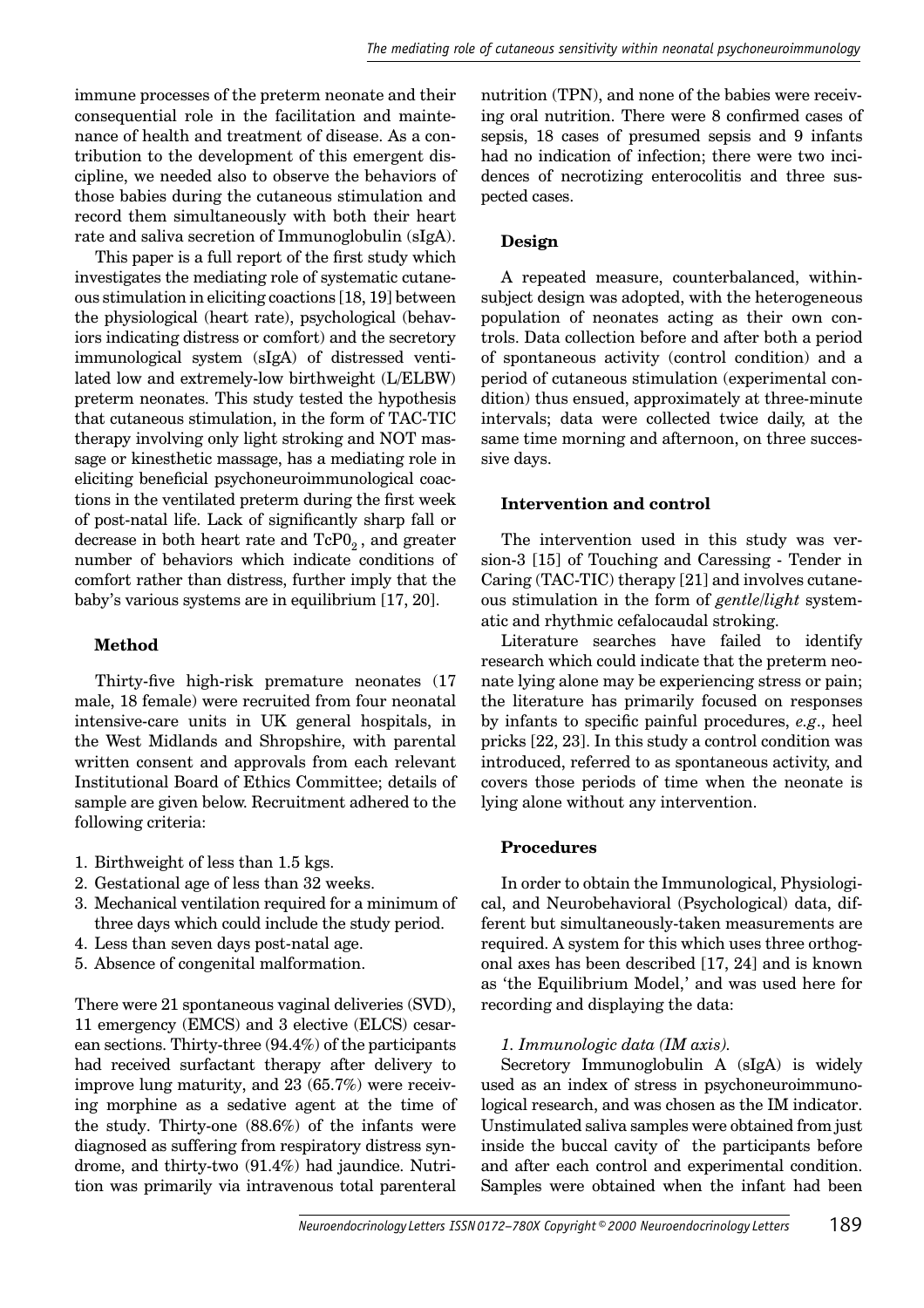lying alone for forty-five minutes to one hour thus minimizing, if not avoiding contamination which could arise from the consequences of any stressful procedures which might have preceded the sampling. Care was taken to avoid trauma to the delicate mucosa of the mouth, for reasons of both discomfort and avoiding contamination with blood.

The samples were obtained using sterile equipment consisting of a small flexible plastic filament attached to a 5 ml syringe; samples were stored at -20oC until analyzed. An enzyme-linked immunosorbant assay, ELISA method, was used to ascertain sIgA concentrations (Sigma Chemicals, Poole, Dorset, U.K.). All standards and samples were duplicated, and data were expressed in micro-g/ml units.

#### *2. Physiological data (P axis).*

Ohmeda cotside heart rate monitors were already in place and were used in the first part of the study in conjunction with a minute-by-minute score sheet; heart rate was recorded in the first three seconds of each minute both before and after either intervention or control condition. Independent-observer reliability for this method was 75%. Data from nine infants were also analyzed in greater depth using the VITA-PORT II physiological data acquisition module and software run on a Macintosh powerbook; data were presented in units of beats per minute (bpm).

#### *3. Behavioral data (NB axis).*

Video recordings were made of each session, great care being taken in both labelling and storing; analysis was made using the Observer software (Noldus, Netherlands) on an Apricot PC. This program ran in three-minute time segments for analysis before, during and after episodes for both intervention and control conditions. Computer keys were coded for each of the behaviors identified as indicating either pain or comfort [15]. For the study described here, only the data from 'before' and 'after' time segments were analyzed; data were presented as frequency of particular observed behaviors.

#### **Results**

Of the 35 neonates originally recruited, data for  $25(71\%)$  participants finally became available, and corresponded with the cases where P, IM, and NB readings had all been collected simultaneously; incomplete sets of all-three readings had to be abandoned as inadequate for analysis. Missing IM data were attributable to failure to obtain sIgA in cases where insufficient saliva was obtained to run the assay; video data for NB determination was not available from some infants, either because camera faults had occurred or there was too much hospital equipment around the incubator to permit the camera to be used safely.

Differences were calculated between measurements obtained before and after therapy for each infant, and before and after control condition or spontaneous activity. Values around zero indicated that there had been no change and are referred to as stability (=); values above or below zero indicated enhancement (+) or decrease (-) in the observed measure, respectively.

#### **Statistical analysis of data**

From the results and assessments of the data, as derived above and represented on a three axis display, a statistical analysis was made. Scores were assigned to each infant, as follows:

- -2 = Simultaneous decreases in three axes, indicating 'desequilibrium'
- -1 = Simultaneous decreases in two axes, as above
- $0 =$  Lack of integration
- $1 =$  Simultaneous stability in two axes, indicating 'equilibrium'
- 2 = Simultaneous enhancement of two axes, as immediately above
- 3 = Simultaneous enhancement of three axes, as immediately above

The frequency distribution of each score can be seen in Fig. 1. A one tailed related t-test indicated that experimental condition had scores which were significantly higher than matched sessions of spontaneous activity (df = 24, t = -1.84,  $p < 0.04$ ), indicating more positive responses. Overall the results indicated that TAC-TIC resulted in stability  $(=)$  or enhancement  $(+)$  of the IM, P and NB axes for 68% of the neonates.

#### **Discussion**

This study investigated the mediating role of cutaneous stimulation in the form of TAC-TIC therapy in order to elicit beneficial psychoneuroimmunological coactions in the ventilated preterm, and consequently to promote equilibrium. In deriving experimental data, mean differences between 'before' and 'after' sessions of spontaneous activity and the intervention were calculated for each individual participant; the hypothesis was supported by results which showed significantly more positive and stable reponses for intervention compared to spontaneous activity. This outcome was made possible by initiating simultaneous collection of the corresponding sets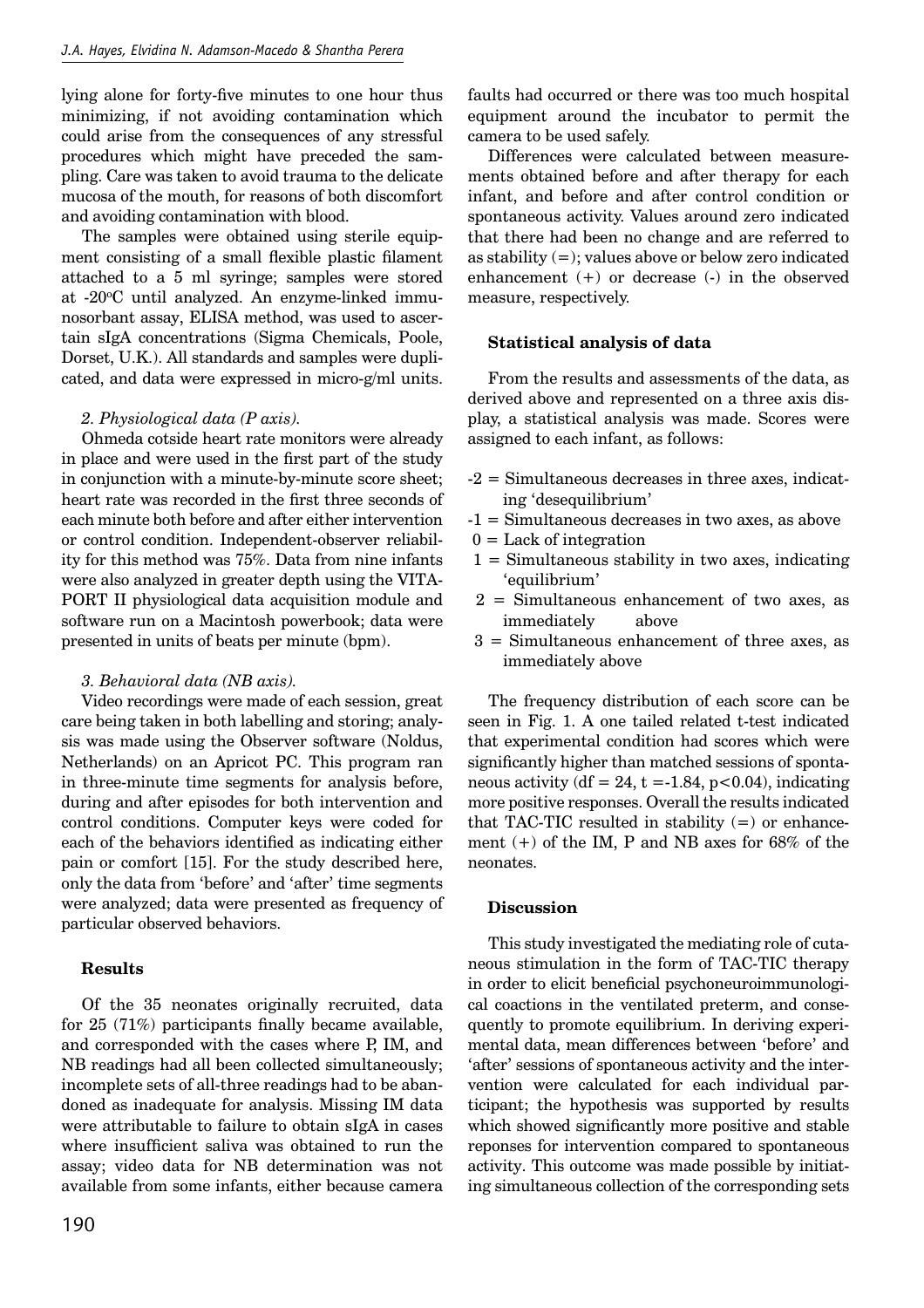

**Fig. 1.** Frequency Histogram for Equilibrium Model.

of data, as applied to very and extremely-low birthweight (V/ELBW) ventilated preterms within their first week of life after birth.

In order to move towards an explanation of the results of this study, a representation of the interrelated elements is given in Fig. 2. The key role of the hypothalamus in physiological homeostasis and in psychoneuroimmunological theory is acknowledged by the authors. The hypothalamus is the brain region most notably involved in the direct regulation of the internal environment; it plays a role in producing and controlling a number of hormones, is a major autonomic nervous system co-ordinating center, and plays a role in emotional and behavioral patterns through linkages to the limbic system. It is suggested here that the sensory nerve endings in the skin receive stimulation from the stroking actions in TAC-TIC therapy, impulses are consequently sent via afferent nerve fibers to the limbic system where the sensation is interpreted as being comforting or not distressing. This information is then relayed to the hypothalamus via the extensive neural network which exists between the two brain regions; the reactions which are produced by the interpretation received at the hypothalamus could not only account for some of the findings of the experiments recounted in this study, but also those reported in other studies [20, 24].

It thus appears that the experiences of cutaneous stimulation, in this case via TAC-TIC therapy, are interpreted by the hypothalamus. By acting on the pituitary gland the hypothalamus can control the reduction of the secretion of stress hormones such as cortisol. Comparison with other studies are notoriously difficult because of different methods and particularly different interventions, but it is nevertheless noteworthy that reduction of cortisol levels after massage has been reported [8]. Reduction of stress hormones which are known to suppress immunity may result in the overall enhancement reported in this study. The hypothalamus also controls the secretion of growth hormone via the pituitary gland, and growth hormone may be involved in the observation of weight gain reported elsewhere [20, 25]. The cardiovascular centre is also under the regulation of the hypothalamus. If new experiences are interpreted as not being suggestive of pain or distress then the hypothalamus may act as a self regulator of cardiovascular responses, thus resulting in the stabilization of heart rate reported in our recent studies [15].

The use of individualized touch with preterm neonates was reported [10]; thirteen of sixteen were mechanically ventilated. These investigators hypothesized that individualized touch would reduce the recovery time of those babies from blood sampling procedure. The measures of recovery which were adopted were behavior, oxygen saturation and heart rate; significant differences were found in favor of individualized touch as compared with control (without touch) for both behavior recovery time and heart rate recovery time. These results could be interpreted as beneficial horizontal and vertical coactions taking place, thereby providing the opportunity for babies to exercise self-regulatory efficacy. It is thus suggested that the hypothalamus is the central self regulating mechanism through which cutaneous stimulation can have a mediating effect through the occurrence of vertical and horizontal coactions.

An attempt has been made to represent the dynamical interconnections of the coactions described here, in order to emphasize that it is the neonate that is the central self-regulator as distinct from being an integrator of his/her body system (Fig. 2). However, it should be noted that this is a hypothetical model and the elements suggested in Fig. 2 have not all been tested experimentally and involve assumptions which require further investigation.

To summarize, the hypothalamic mechanism is advanced as an underlying explanation of the occurrence of horizontal and vertical coactions. The important finding is that even when a cutaneous stimulation program, which is initially a novel experience, is introduced these tiny preterm neonates are capable of interpreting afferent stimuli and regulating themselves by their responses which show more comforting rather than distressing behaviors,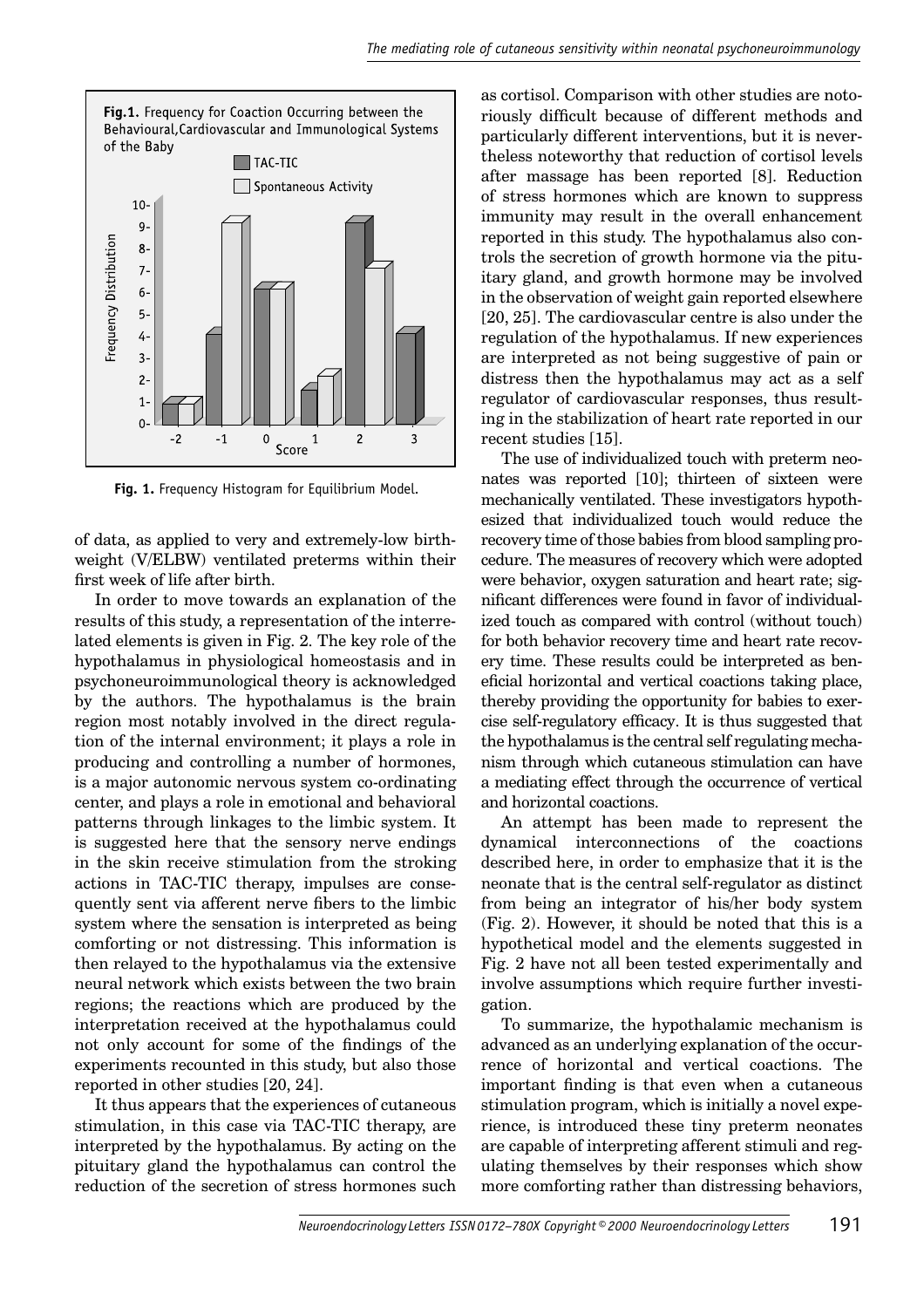

**Fig. 2.** Theoretical Model of Hypothalamic Self-Regulatory Mechanism of Tactile Stimulation.

and in maintaining their heart rate stable while simultaneously enhancing their secretory immune system by increasing the secretion of sIgA.

The tactile sense is the first to develop; tactile sensibility is present from 7.5 weeks and nearly coincides with the time when the fetus begins to acquire biological individuality or a 'biological ego,' this latter being a result of the immune system attaining the capacity to discriminate between self and non-self [7]. Our results, showing that the majority of the babies were in equilibrium between their behavioral, cardiovascular and immunologic systems through the mediation of cutaneous stimulation, lend support to the claim that the tactile sense should be the first to be nurtured in the ventilated preterms, particularly during their first week of postnatal life but always through appropriate type of stimuli.

### **Acknowledgments**

The authors are in debt to the parents, the babies themselves and the medical and paramedical hospital (Royal New Cross, Royal Shrewsbury, Royal Gloucestershire and Worsdley) staffs.

This study has been funded from a grant awarded to EN Adamson-Macedo by the University of Wolverhampton from the British Higher Education Funding Council (HEFCE).

#### REFERENCES

- 1 Solomon GF, Moos RH. Emotion, Immunity, And Disease. Archives of General Psychiatry 1964; **11**:637–674.
- 2 Ader R. Psychoneuroimmunology. New York: Academic Press; 1981.
- 3 Black PH. Immune system—central nervous system interactions: effect and immunomodulatory consequences of immune system mediators on the brain. Antimicrobial agents and Chemotherapy 1994; **38**:7–12.
- 4O'Leary A. Stress, Emotion, and Human Immune Function. Psychological Bulletin 1990; **108**:363–382.
- 5 Whitelaw A. Treatment of sepsis with IgG in very low birthweight infants. Archives of Disease in Childhood 1990; **65**:347–348.
- 6 Brandtzaeg P, Bjerke K, Halstensen TS, Hvatum M, Kett K, Krajci P, et al. Local Immunity: The Human Mucosa In Health And Disease, in Advances in Mucosal Immunology (TT MacDonald, SJ Challacombe, PW Bland, CR Stokes, RV Heatley, A McMowat, editors) London: Kluwer Academic Publishers; 1990; p. 1–12.
- 7 Burgio GR, Lanzavecchia A, Plebani A, Jayakar S, Ugazio G. Ontogeny of Secretory Immunity: Levels of Secretory IgA and Natural Antibodies In Saliva. Pediatric Research 1980; **14**:1111–1114.
- 8 Acolet D, Modi N, Giannakoulopoulos X, Bond C, Weg W, Clow A, et al. Changes In Plasma Cortisol And Catecholamine Concentrations in Response To Massage in Preterm Infants. Archives of Disease in Childhood 1993; **68**:29–31.
- 9 Morrow CJ, Field TM, Scafidi FA, Roberts J, Eisen L, Larson SK, et al. Differential Effects of Massage and Heelstick Procedures on Transcutaneous Oxygen Tension in Preterm Neonates. Infant Behavior and Development 1991; **14**:397–414.
- 10 McVey CJ, Niven CA, Ibhanesebhor S, AlRoomi L. Reducing